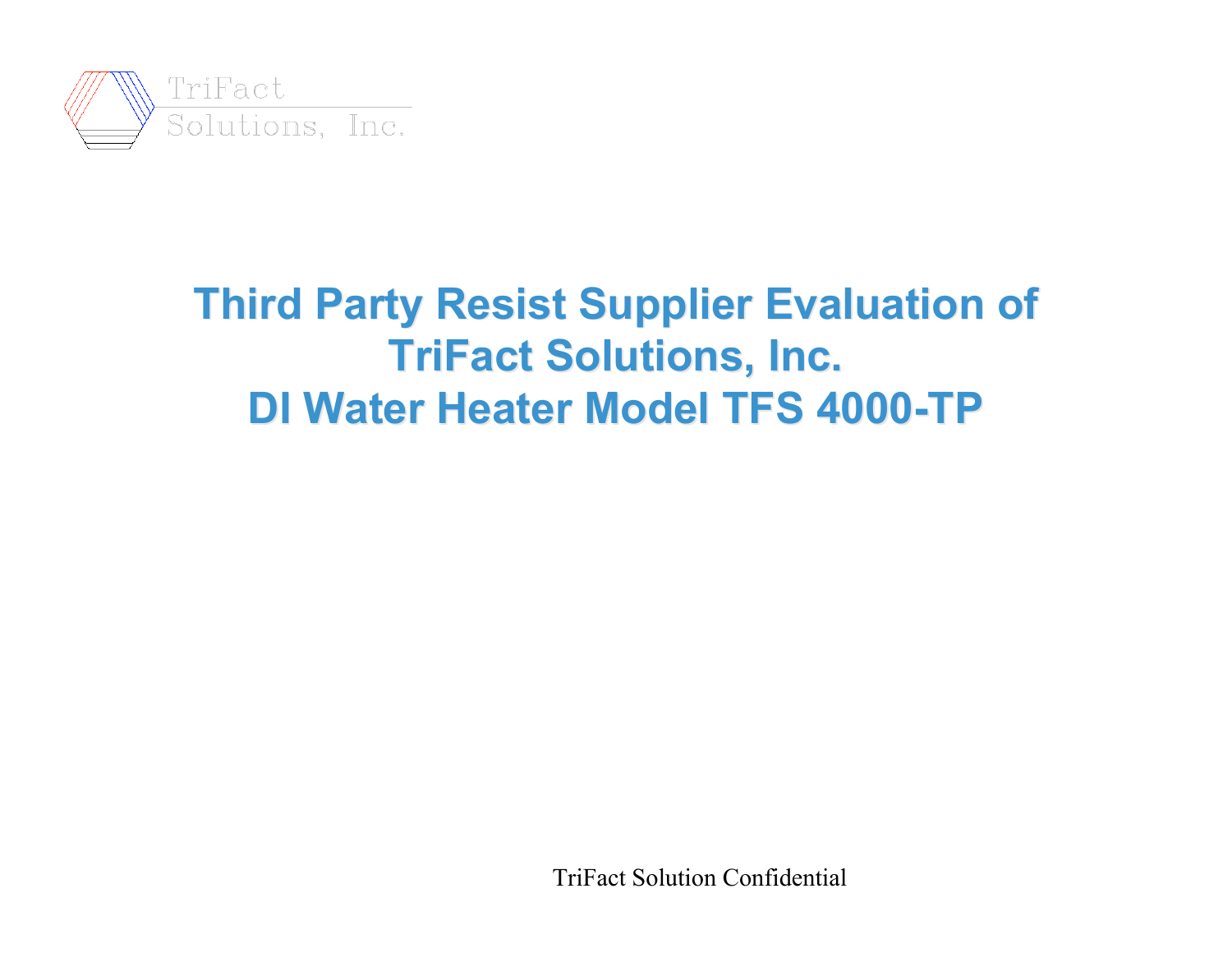

# **Project Objective**

• Study the effect of a heated deionized (DI) water rinse on the formation of post develop defects.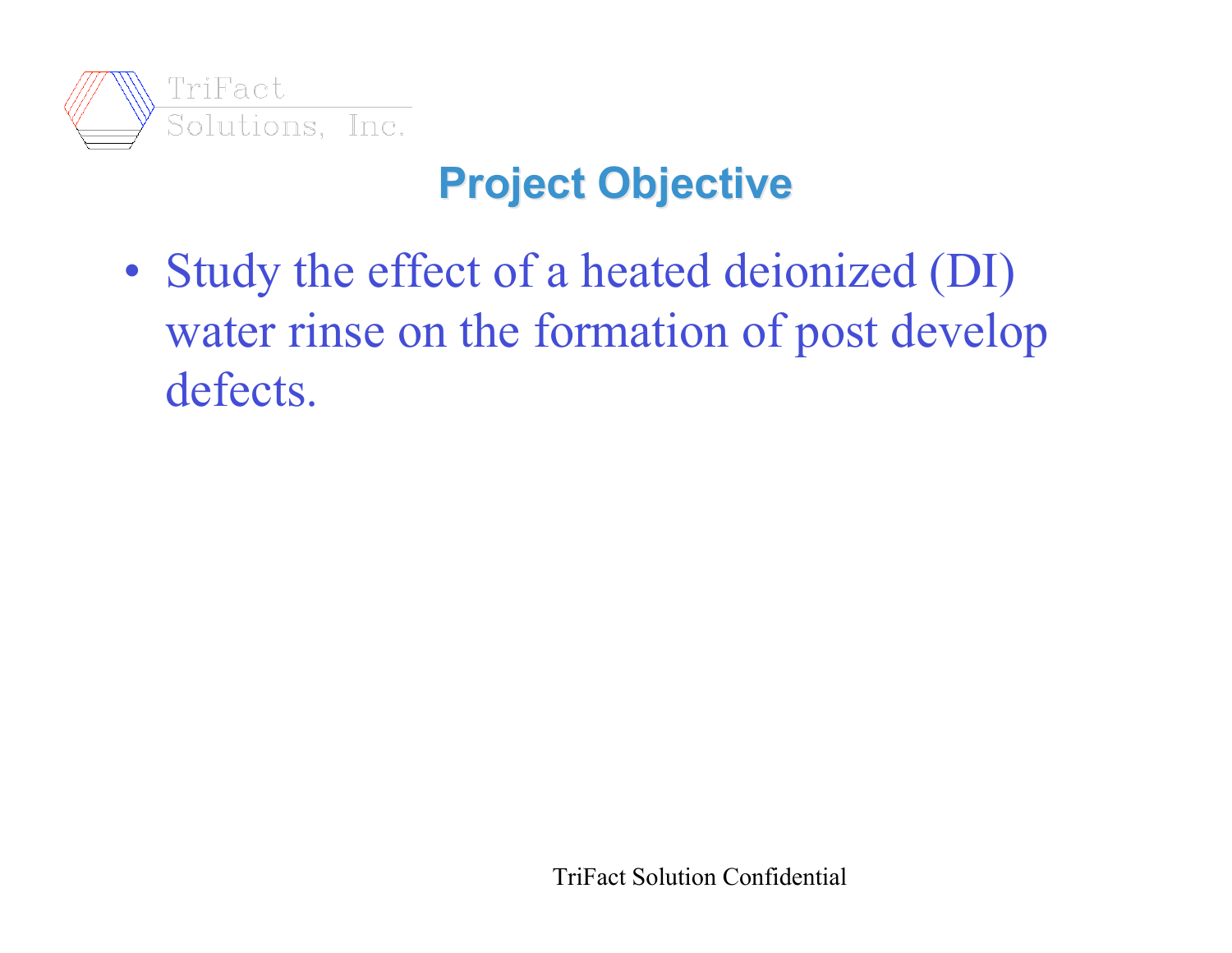

# **Equipment**

- TEL Mark 8 coat/develop tool
- DI water Heater Model TFS 4000-TP
- ASML PAS5500/300 stepper
- KLA-Tencor8100 Top Down CD SEM
- KLA-Tencor2135 Defect Inspection tool
	- Narrowband illumination with a Hg-Xenon light source and filtered wavelength.
	- Inspection wavelength around 580nm.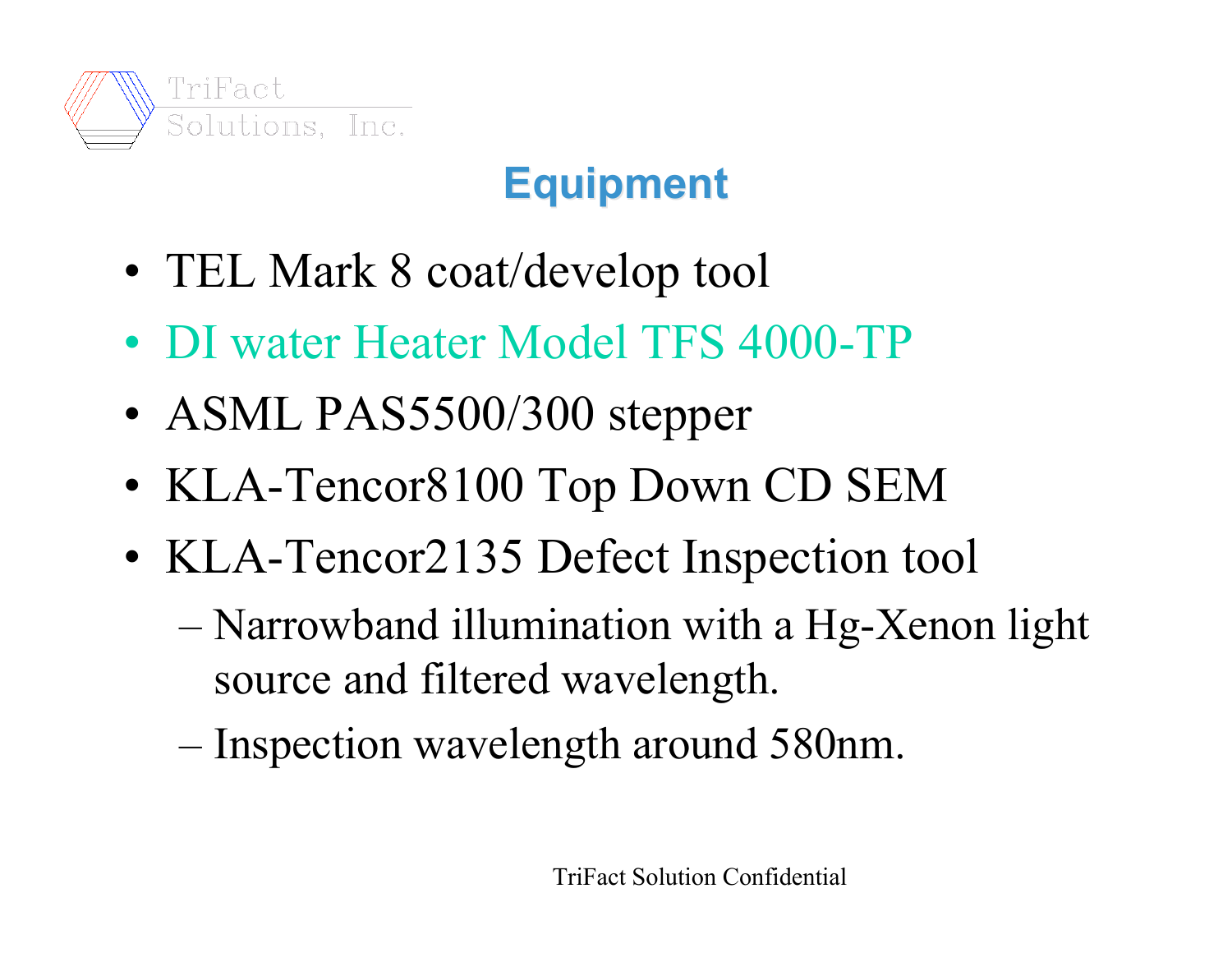

#### **KLA-Tencor2135 Defect Inspection Parameters KLA-Tencor2135 Defect Inspection Parameters**

- KLA2135 Defect Inspection tool
	- Pixel setting:  $0.39 \text{ }\mu\text{m}$ Inspection Mode: Random Threshold: 20 Filter set: f2 Inspected area: **21.26** sq./cm. Unexposed Resist Area **23.74** sq./cm. Bulk Exposed Resist Area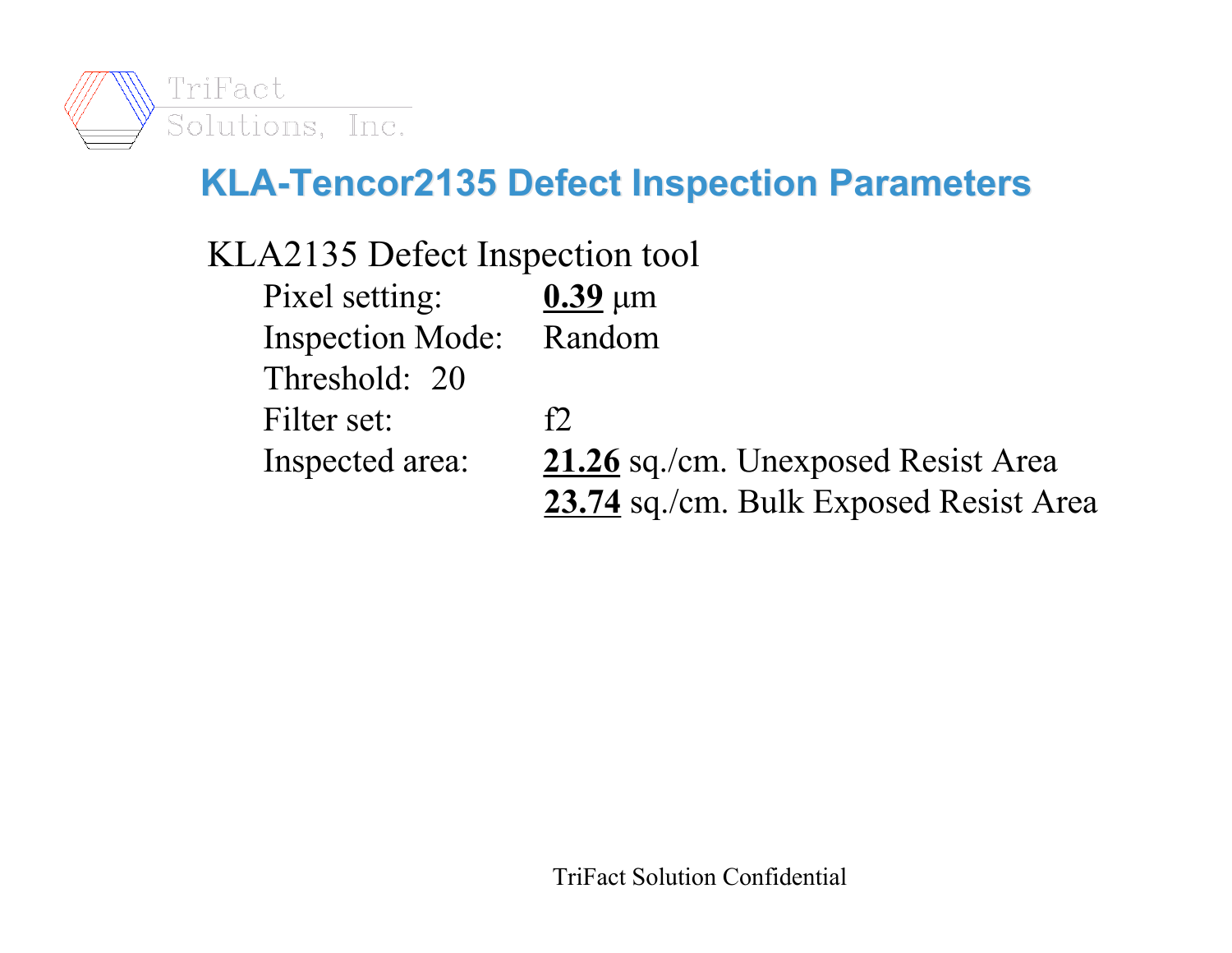

#### **Results Summary Table Results Summary Table Un-exposed Resist Area Defects exposed Resist Area Defects**

|                                                     |                                                                 | <b>Sample A</b>        |                                                      | <b>Sample B</b>        |                                                      |
|-----------------------------------------------------|-----------------------------------------------------------------|------------------------|------------------------------------------------------|------------------------|------------------------------------------------------|
| <b>DI Water</b><br><b>Rinse</b><br><b>Condition</b> | <b>DI Water Rinse</b><br>Temperature (C)<br>Set (actual at Tip) | <b>Defect</b><br>Count | <b>Defect</b><br><b>Density</b><br>(defects/sq. cm.) | <b>Defect</b><br>Count | <b>Defect</b><br><b>Density</b><br>(defects/sq. cm.) |
| Standard<br>Standard<br>Standard                    | 21<br>21<br>21                                                  | 1250<br>572<br>531     | 58.80<br>26.90<br>24.98                              | 303<br>134             | 14.25<br>6.30                                        |
| Heated<br>Heated<br>Heated                          | 40 (36)<br>40 (36)<br>40 (36)                                   | 40<br>37<br>34         | 1.88<br>1.74<br>1.60                                 | 121<br>99<br>66        | 5.69<br>4.66<br>3.10                                 |
| Heated<br>Heated<br>Heated                          | 55 (46)<br>55 (46)<br>55 (46)                                   | 43<br>159<br>80        | 2.02<br>7.48<br>3.76                                 | 64<br>80<br>50         | 3.01<br>3.76<br>2.35                                 |

The "Set (actual at Tip)" refers to what the temperature the heater assembly is set at versus what the actual temperature of the water at the DI water dispense nozzle tip is. In this case, the heater is set at  $40^{\circ}$ C but the actual temperature at the DI water rinse nozzle is 36°C. This is due to the length of exposed tubing between the heater assembly and the dispense tip. For this evaluation, the heater was not able to be configured closer to the DI water dispense nozzle.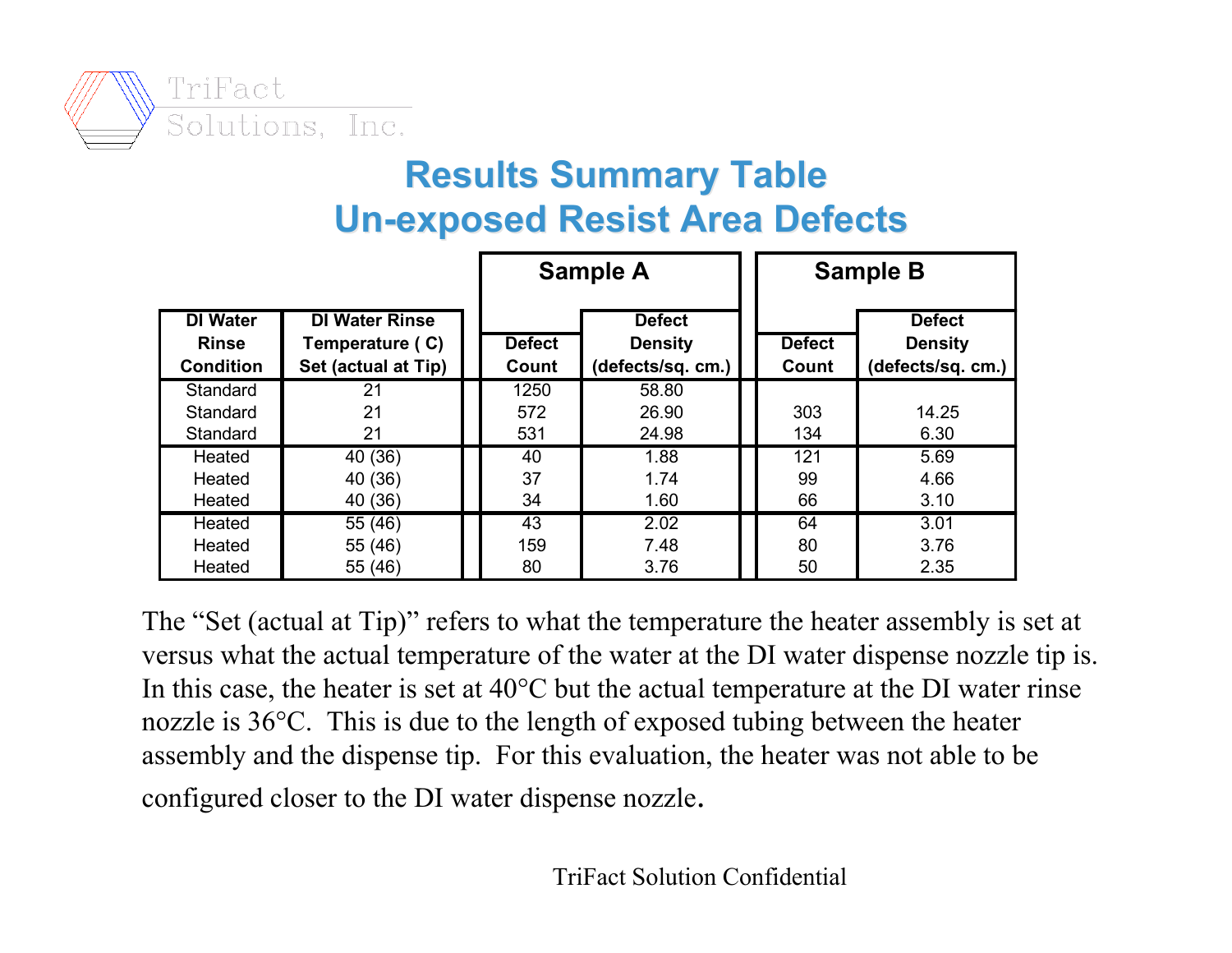

#### **JMP Analysis Results of Defect Density JMP Analysis Results of Defect Density's Unexposed Resist Area Defects Unexposed Resist Area Defects**



**Sample A Sample B**

Shown are the defect results for the comparison between Sample A and Sample B resist processed using a DI water rinse temperature of 21°C, 40°C and 55°C.

≻A 40°C and 55°C DI water rinse proved to have a significant effect in reducing the defect density.

Note: 40°C is the set point temperature on the heating assembly. Actual temperature at the Nozzle was 36°C.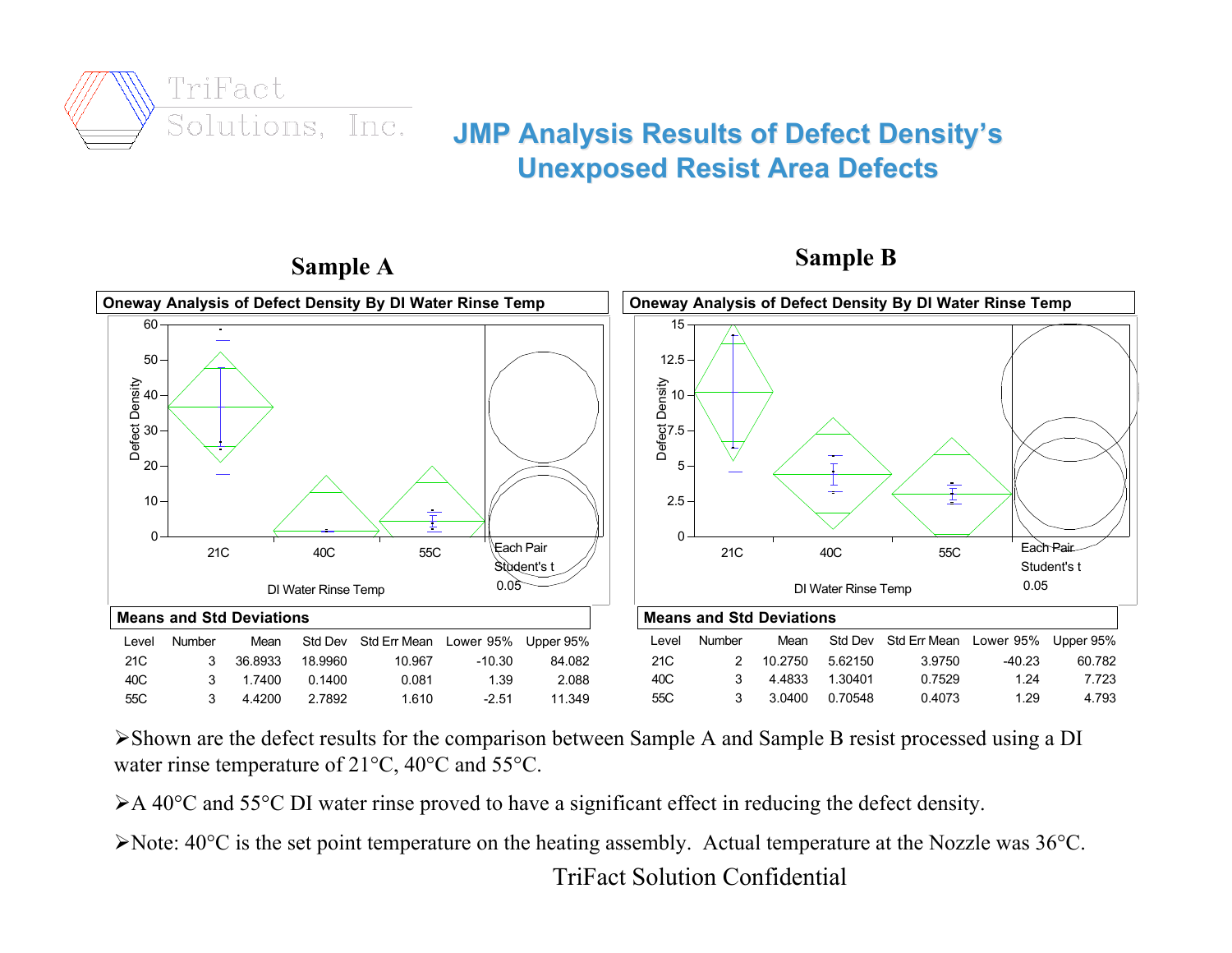

#### **Maps Patterned Maps Patterned Unexposed Resist Area Defects**

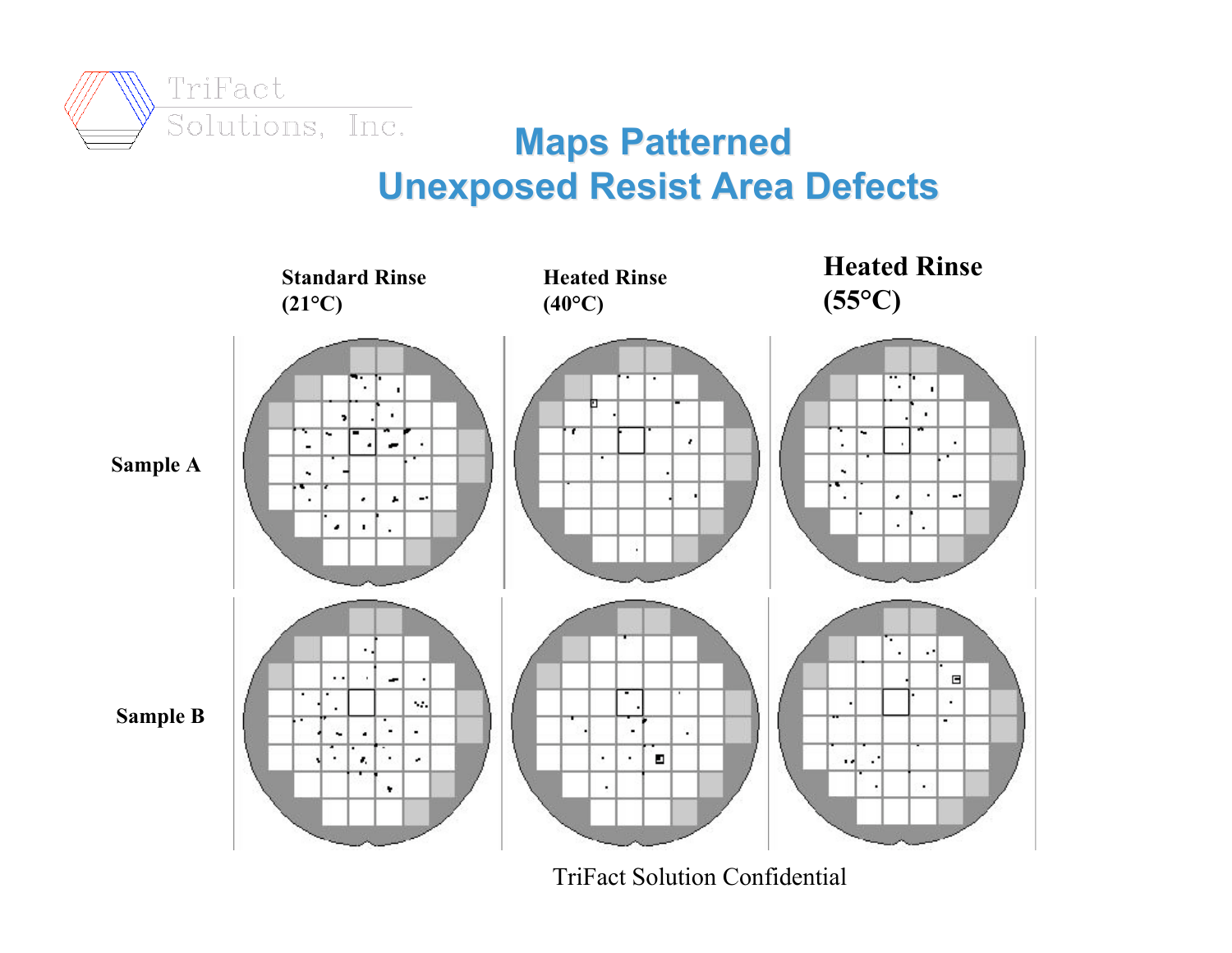

### **Classification Codes Classification Codes**

- Type  $2 \text{Blob Defects} \leq 0.5 \mu \text{m}$  in size.
- Type 3 Round and darker than the background.
- Type  $4 \text{Blob Defects} > 0.5 \mu \text{m}$  in size.
- Type 6 Irregular shape and lighter than the background.
- Type 9 Satellite Defects.
- Type  $13$  Contrast (false) defects.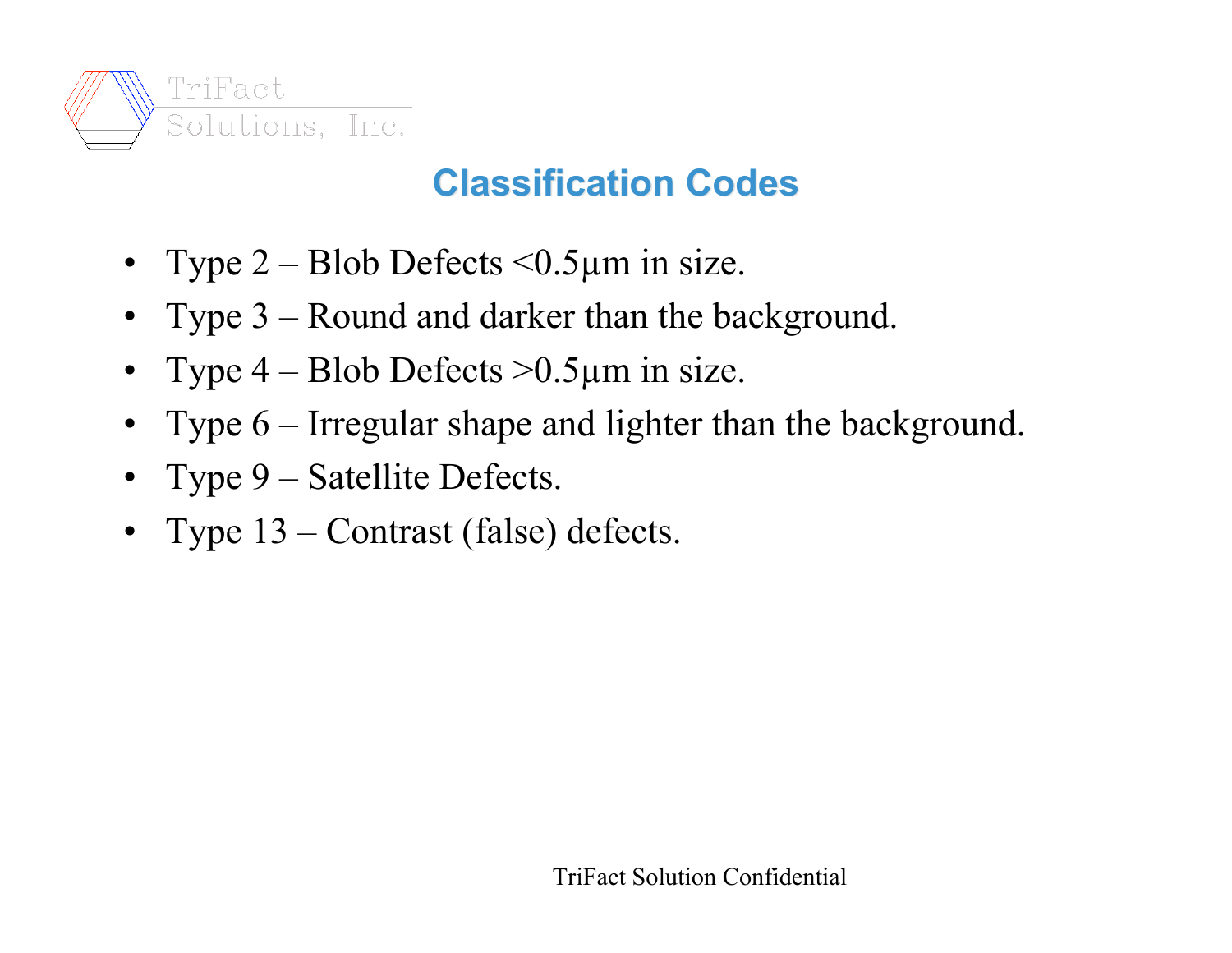

#### **Pareto Chart**









One wafer classified per process.

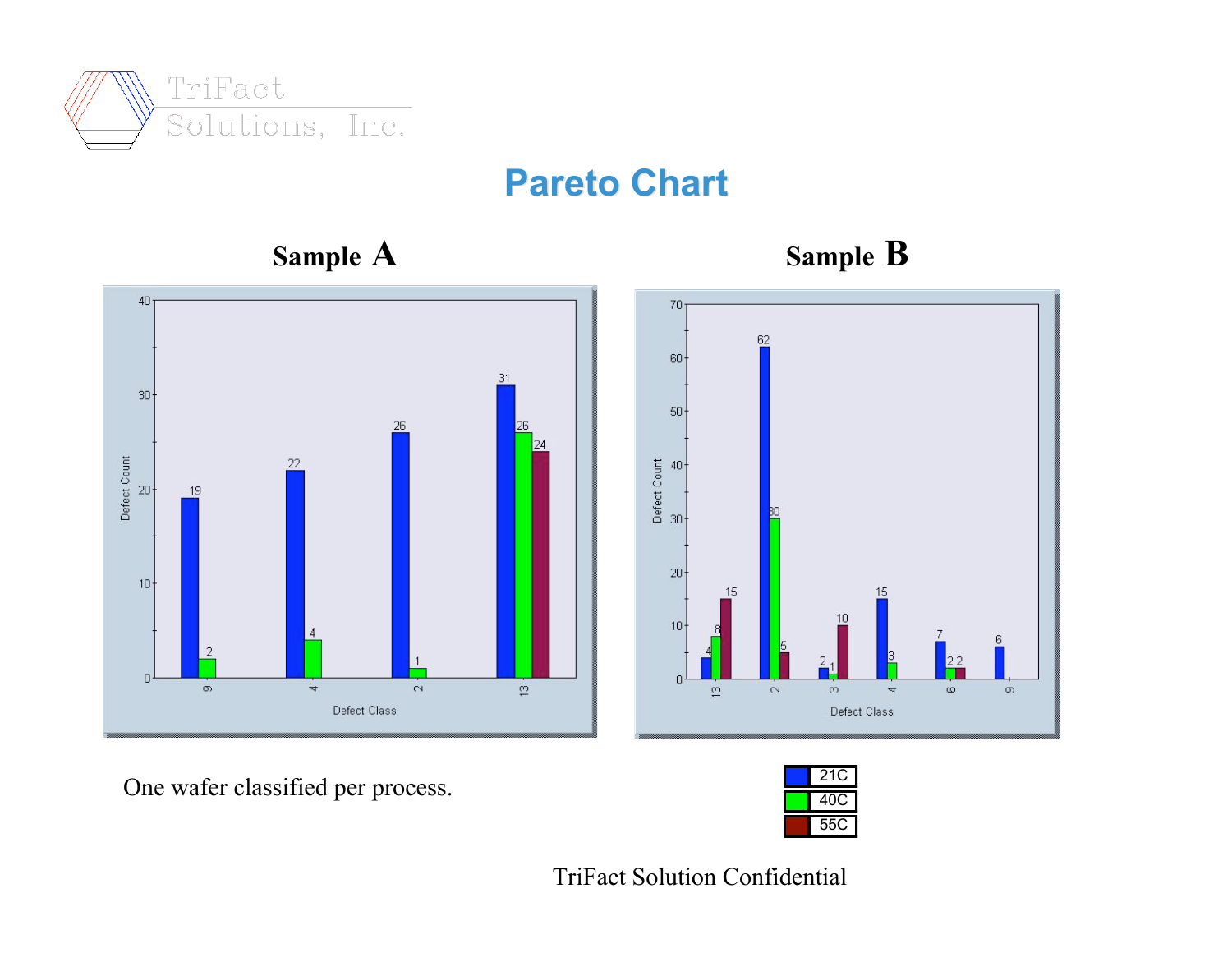

# **Optical Images of Defect Types**